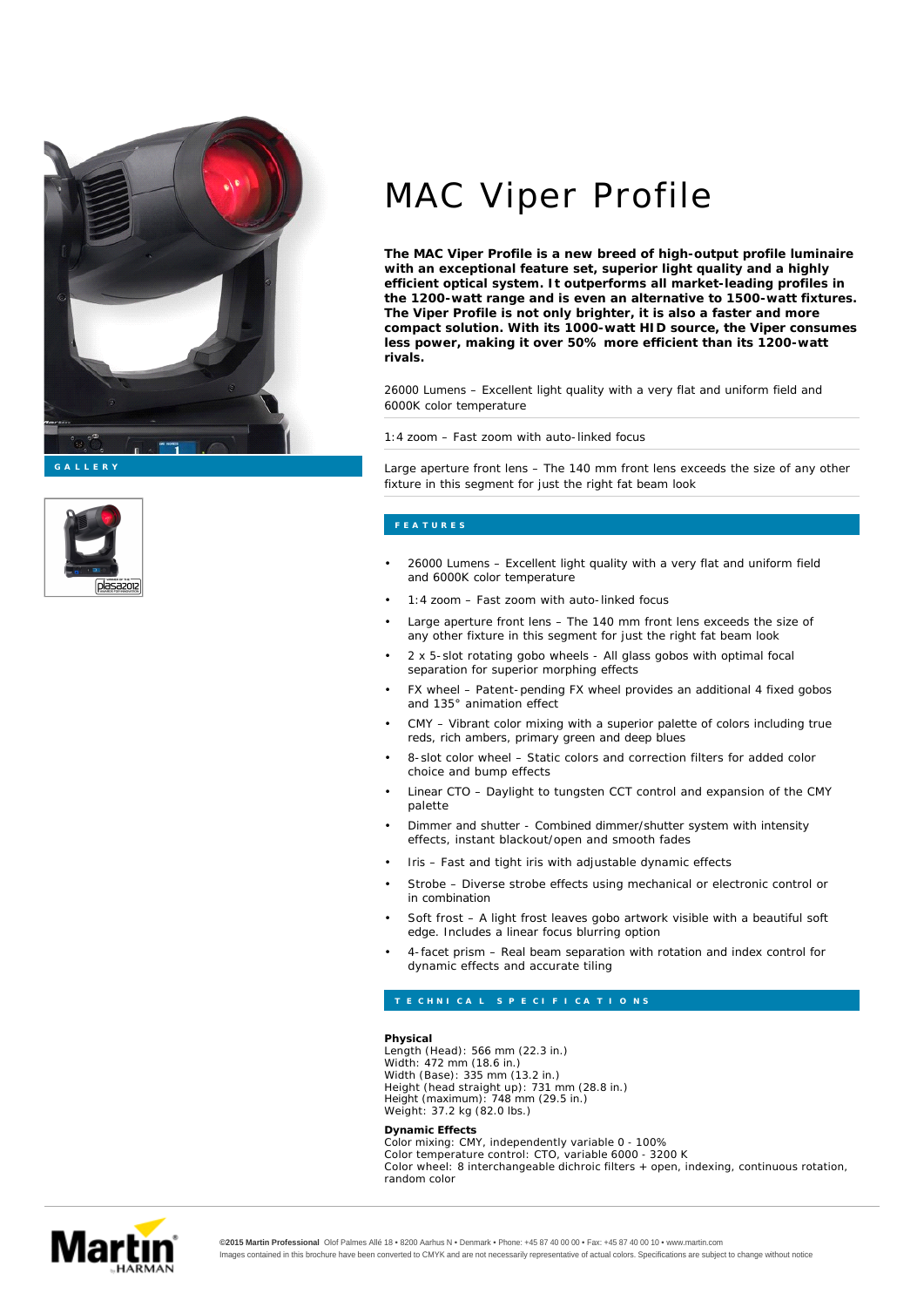**Control and Programming Lamp Optics Service Utilities Construction Gobos Installation Connections Electrical Typical Power and Current Thermal Approvals** Aerial wheel: 5 interchangeable aerial effects + open, indexing, continuous rotation and shake Breakup wheel: 5 interchangeable texture/breakup gobos + open, indexing, continuous rotation and shake FX wheel: Interchangeable static gobo and gobo animation effects Prism: Interchangeable 4-facet rotating prism Iris: 0 - 100%, pulse effects Frost: Frost filter Mechanical dimmer/shutter: 0 - 100% continuous dimming, variable & random strobe & pulse effects, instant open & blackout Dimming options: Choice of four dimming curves Focus: Range varies with zoom angle, from 2 m / 6 m to infinity (approx.) Zoom-focus linking system: 3-zone Zoom: Motorized Pan: 540° Tilt: 268° Position correction system: Absolute position monitoring DMX channels: 26/34 Setting and addressing: Control panel with backlit graphic display and jog wheel or via DMX 16-bit control: Aerial, breakup and texture effect rotation and indexing, focus, zoom, pan and tilt DMX compliance: USITT DMX512-A RDM compliance: ANSI/ESTA E1.20 Receiver: Opto-isolated RS-485 Firmware update: USB memory device or USB/DMX hardware interface over DMX link Type: 1000 W short-arc discharge Color temperature: 6000 K CRI (Color rendering index): >85 Average lifetime: 750 hours Socket: PGJX36 Ballast: Electronic Approved lamps: Osram Lok-it! 1000/PS Brilliant, Osram Lok-it! 1000W/PS VS1, Philips MSR Gold MiniFastFit 1000W Zoom range: 10-44° (1:4) Output: 26 000 lm Fixture identification: User-settable fixture ID number Color(s): Black Housing: UV-resistant fiber-reinforced composite Reflector: Glass, cold light Protection rating: IP20 Size: E27 (Size E, max. image diameter 27 mm) Approved material: Borosilicate 3.3 or better with dichroic or heavy matted aluminum coating (metal gobos not approved) Outside diameter: 37.5 mm +0/- 0.2 mm (1.5 in. +0/- 0.01 in.) Maximum image diameter: 27 mm (1.1 in.) Maximum thickness: 1.1 mm +/- 0.1 mm (0.1 in. +/- 0.01 in.) Mounting points: Eight quarter-turn locking points Orientation: Any Minimum distance to illuminated surfaces: 3.4 m (11.2 ft.) Minimum distance to combustible materials: 0.3 m (1.0 ft.) AC power input: Neutrik PowerCon DMX and RDM data in/out: 5-pin locking XLR USB memory devices: USB host socket AC power: 120-240 V nominal, 50/60 Hz Power supply unit: Auto-ranging electronic switch-mode Typical half-cycle RMS inrush current: 16.2 A 120 V, 60 Hz: 1225 W, 10.3 A, PF 0.999 208 V, 60 Hz: 1190 W, 5.8 A, PF 0.996 230 V, 50 Hz: 1186 W, 5.2 A, PF 0.994 240 V, 50 Hz: 1194 W, 5.0 A, PF 0.993 *Measurements made at nominal voltage. Allow for a deviation of +/- 10%.: PF = power factor:* Cooling: Filtered forced air (temperature-regulated, low noise) Maximum ambient temperature (Ta max.): 40° C (104° F) Minimum ambient temperature (Ta min.): 5° C (41° F) Maximum surface temperature, steady state, at 40° C ambient: 150° C (302° F) Total heat dissipation (calculated, +/- 10% at 120 V, 60 Hz): 4180 BTU/hr EU safety: EN 60598-2-17 (EN 60598-1), EN 62471 EU EMC: EN 55015, EN 55103-1, EN 55103-2, EN 61547 US safety: UL 1573 US EMC: FCC Part 15 Class A Canadian safety: CSA E598-2-17 (CSA E60598-1)